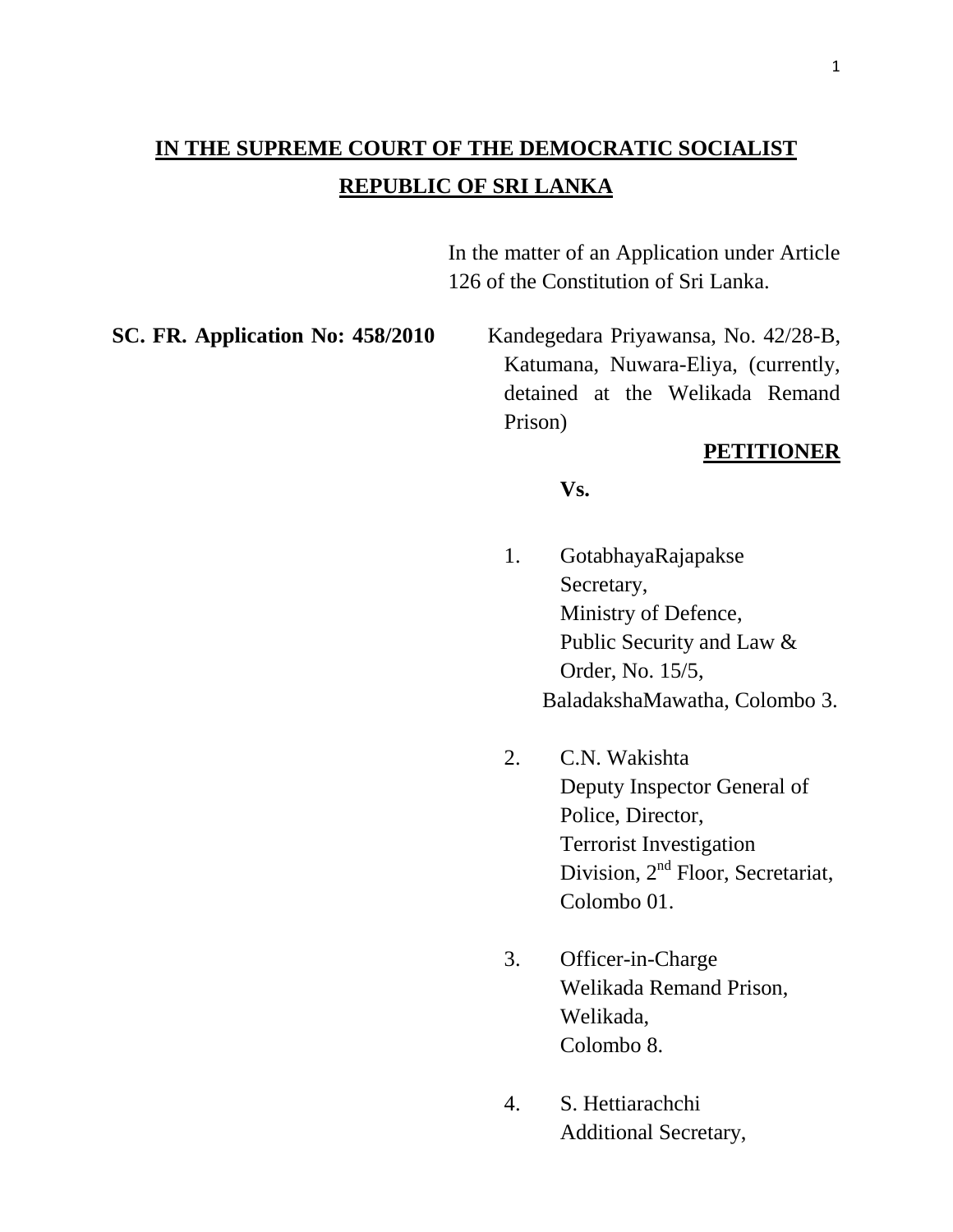Ministry of Defence, Public Security and Law & Order, No. 15/5, BaladakshaMawatha, Colombo 3.

- 5. Bogamuwa Inspector of Police, Terrorist Investigation Division, 2<sup>nd</sup> Floor, Secretariat, Colombo 01.
- 6. Hon. Attorney-General Attorney-General's Department, Colombo 12.

#### **RESPONDENTS**

| <b>BEFORE</b>                   |                | Sisira J. De Abrew, J.<br>Anil Gooneratne, J. $&$<br>Nalin Perera, J.              |
|---------------------------------|----------------|------------------------------------------------------------------------------------|
| <b>COUNSEL</b>                  | $\ddot{\cdot}$ | J.C. Weliamuna with Pasindu Silva and Sulakshana<br>Senanayake for the Petitioner. |
|                                 |                | NayomiWickramasekera, SSC for the Respondents.                                     |
| <b>ARGUED ON :</b>              |                | 10.11.2016                                                                         |
| <b>DECIDED ON</b> : $15.2.2017$ |                |                                                                                    |

### Sisira J De Abrew J

 The Petitioner in this case seeks a declaration that his fundamental rights guaranteed by Article 12(1), 13(1) and 13(2) of the Constitution have been violated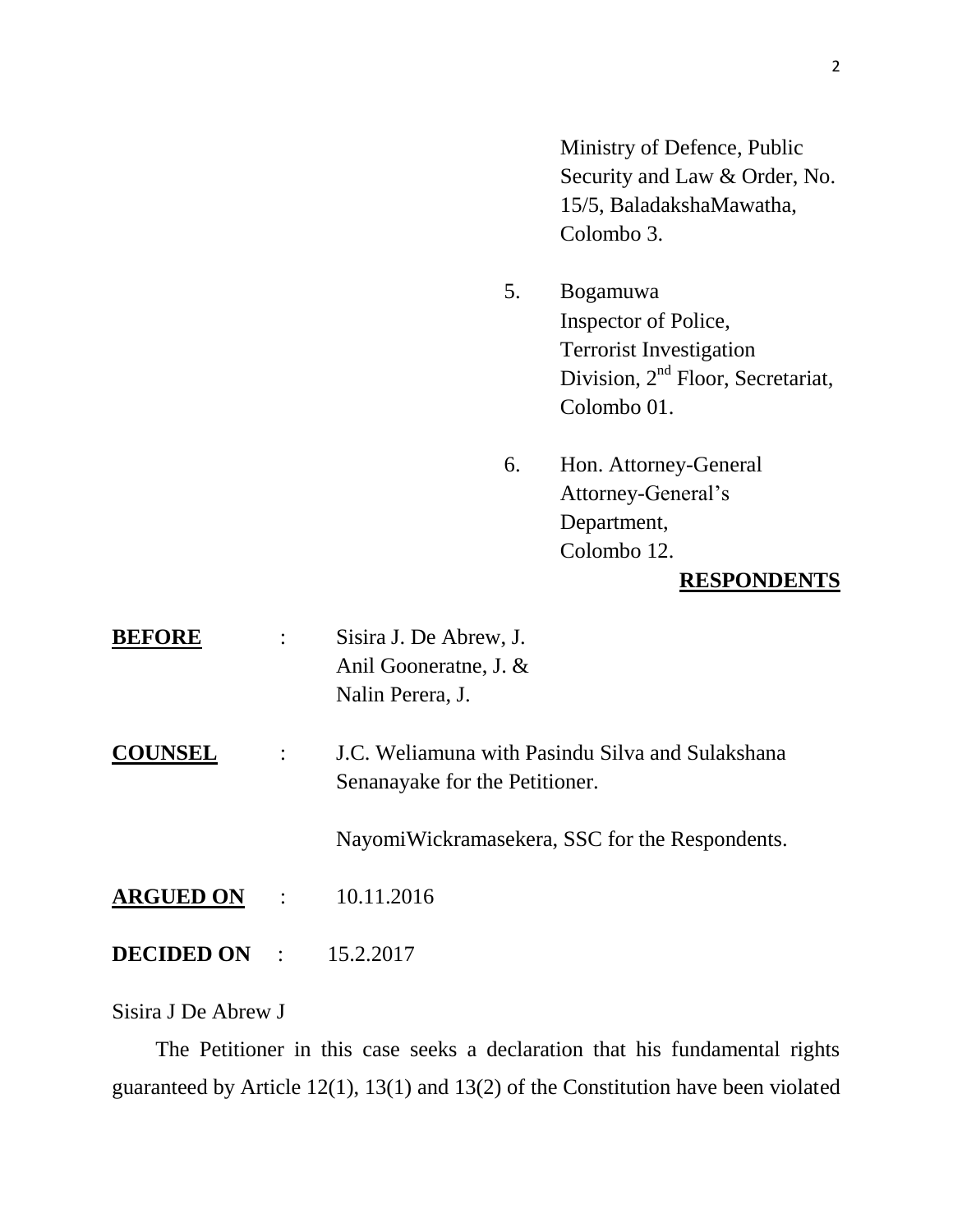by the Respondents. This court by its order dated 10.2.2012 granted leave to proceed for alleged violation of Article 12(1) and 13(1) of the Constitution.

 The Petitioner, in April 1975, joined the Sri Lanka Army as a soldier and in1985 was promoted to the 7<sup>th</sup> Military Intelligence Unit as a Lance Corporal. In 2003 he left the Sri Lanka Army without permission. In 2006 he was apprehended by the Sri Lanka Army and was sent to Singha Regiment in Nuwara Eliya. During the period commencing from 2003 to 2006 he worked as a lorry driver. On 27.2.2010, the officers of the Terrorist Investigations Division (TID) led by the  $5<sup>th</sup>$  Respondent arrested the Petitioner informing him that they wanted to record a statement from him. The Petitioner states that he was not informed of the reasons for his arrest. At the Criminal Investigation Department (CID), he was asked whether he knew a person by the name of Pitchchai Jesudasan. As he could not recollect the name of such person, he was shown a photograph of a person said to be Pitchchai Jesudasan. The Petitioner then identified the person in the photograph as Das. Das was a motor mechanic in Nuwara Eliya. He (the Petitioner) explained to the officers of the TID when he was working as a lorry driver, he used to take his lorry to Das's garage for repairs and that on some occasions he had consumed liquor with Das. The Petitioner further states that he was questioned with regard to the murder of Lasantha Wickramatunga. On 26.5.2010 he was produced before the Magistrate's Court, Colombo and was transferred to the Remand Prison. He has produced a copy of the case record of the Magistrate's Court as P1 and a copy of the detention order as P2. On 10.11.2010 he was discharged from the proceedings in the Magistrate's Court (MC Colombo B 4855/8/2010) on the basis that no further legal action would be pursued against him. Pitchchai Jesudasan too was discharged on the same basis. The Petitioner states although he was discharged from the proceedings in the Magistrate's Court, Colombo, he was added as a suspect to the proceedings in the Magistrate's Court Mount Lavinia B 92/2009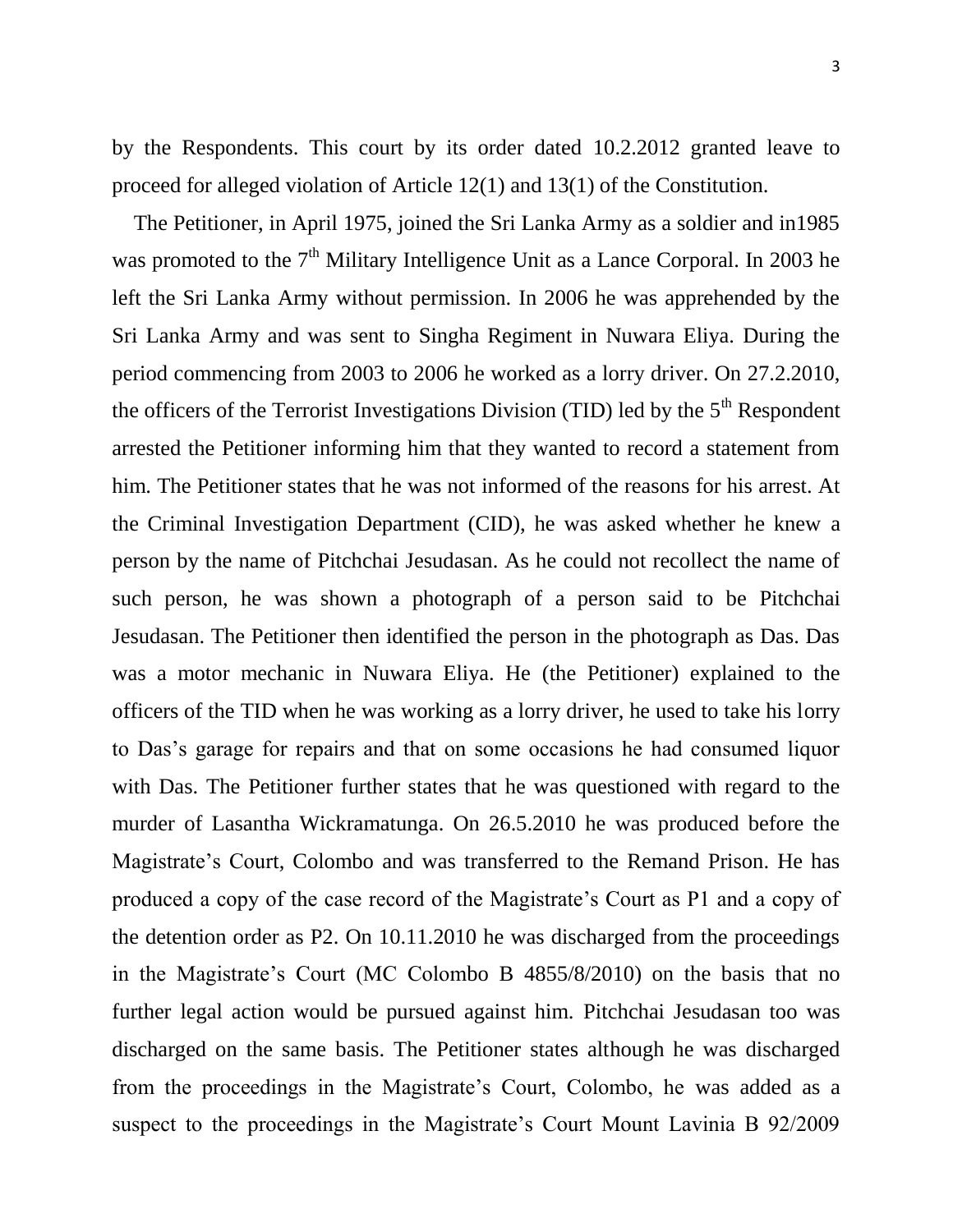regarding the murder of Lasantha Wickramatunga. The Petitioner states that his arrest and detention are illegal and that his arrest and detention constitute continuing infringement of his fundamental rights guaranteed Article 12(1) and 13(1) of the Constitution.

The  $2<sup>nd</sup>$  Respondent who is in charge of the Terrorist Investigation Division of the CID in his affidavit states that the investigation which was conducted by Mirihana Police regarding the murder of Lasantha Wickramatunga was subsequently handed over to the CID on 17.12.2009; that Lasantha Wickramatunga had received telephone calls from five mobile numbers prior to his death; that the Sim Cards pertaining to the said mobile numbers had been purchased by a person holding National Identity Card (NIC) number 711713050V; that the investigation had revealed that said NIC belongs to one Pitchchai Jesudasan of Nuwara Eliya; that when Pitchchai Jesudasan was arrested it was revealed that he had lost his NIC in 2008; that the said Sim Cards had been purchased subsequent to the loosing of his NIC; that the investigation had revealed that Pitchchai Jesudasan had lost his wallet after he consumed liquor with the Petitioner in August 2008; that acting on this information the Petitioner was arrested on 27.2.2010; and that the said Sim Cards had been purchased from a communication centre which was situated opposite the Military Camp where the Petitioner was attached to. The officer who arrested the Petitioner has not filed an affidavit in this court. Arresting notes had not been produced by any Respondent. The  $2<sup>nd</sup>$  Respondent is the only respondent who has filed an affidavit in this case.

 One of the important questions that must be decided in this case is whether the above information furnished by the  $2<sup>nd</sup>$  Respondent in his affidavit justifies the arrest of the Petitioner. There was no evidence or material to suggest that Pitchchai Jesudasan's NIC was in the possession of the Petitioner nor was there any material to suggest that the Petitioner had purchased the said Sim Cards. Merely because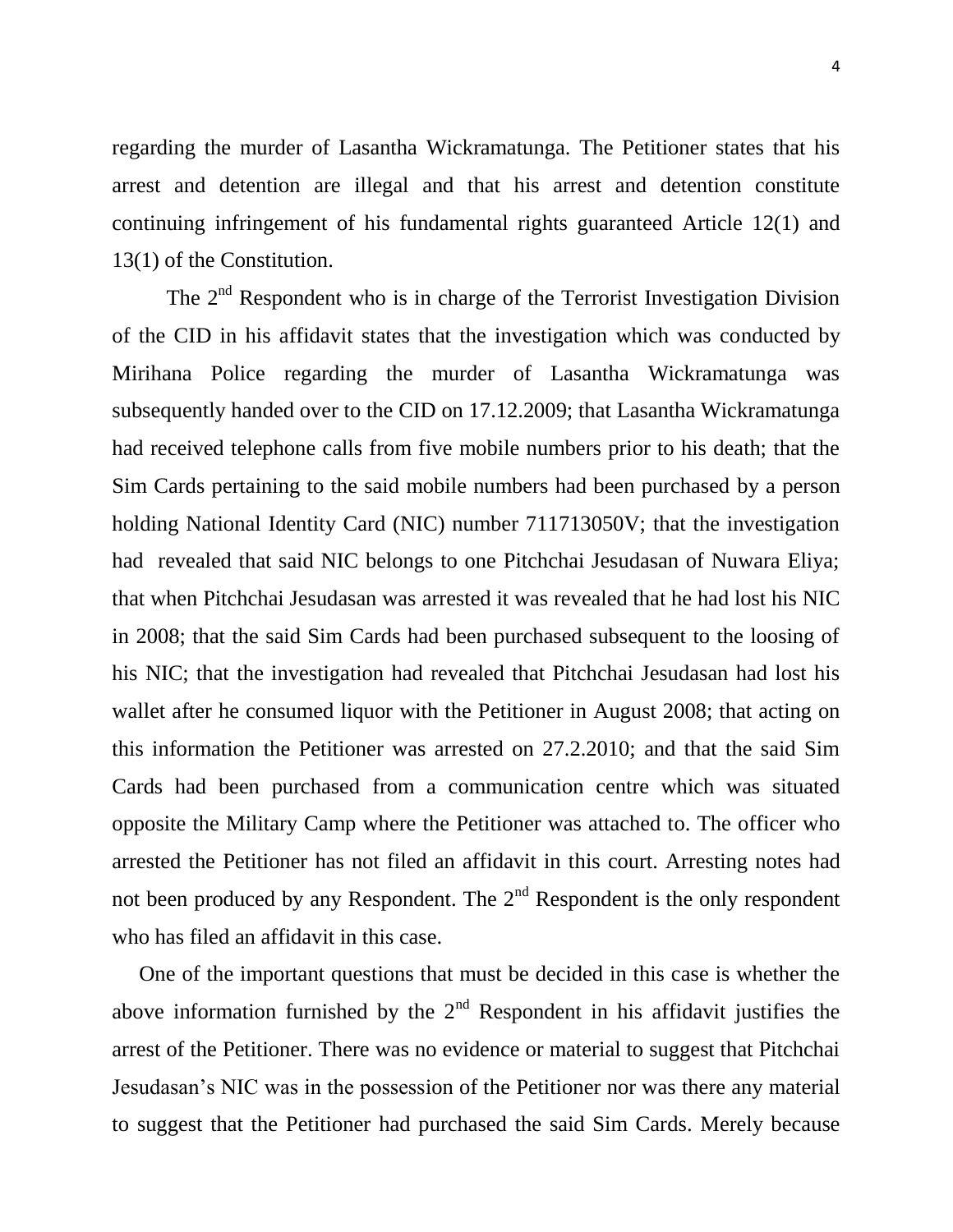Pitchchai Jesudasan lost his wallet after consuming liquor with the Petitioner, there is nothing to suggest that the Petitioner had stolen his wallet and the NIC. From the matters set out in the affidavit of the  $2<sup>nd</sup>$  Respondent, there was no material, in my view, for the arresting officer to form the opinion that he had reasonable grounds or reasonable suspicion to arrest the Petitioner. In the case of Joseph alias Bruten Perera Vs. The Attorney General [1992] 1 SLR page 99 His Lordship Justice Wanasundera remarked thus; "The power of arrest does not depend on the requirement that there must be clear and sufficient proof of the commission of the offence alleged. On the other hand for an arrest, a mere reasonable suspicion or a reasonable complaint of the commission of an offence suffices."

When I consider the affidavit of the  $2<sup>nd</sup>$  Respondent, I hold the view that the arresting officer (the  $5<sup>th</sup>$  Respondent), at the time of arrest, did not have sufficient material to justify the above principle laid down in the above judgment.

For the above reasons, I hold that the arrest of the Petitioner is illegal.

The article 12(1) of the Constitution is as follows.

"All persons are equal before the law and are entitled to the equal protection of the law."

Article 13(1) of the Constitution is as follows.

"No person shall be arrested except according to the procedure established by law. Any person arrested shall be informed of the reason for his arrest."

When I consider all the aforementioned matters, I hold that the  $5<sup>th</sup>$  Respondent has violated the fundamental rights of the Petitioner guaranteed by Article 12(1) and 13(1) of the Constitution.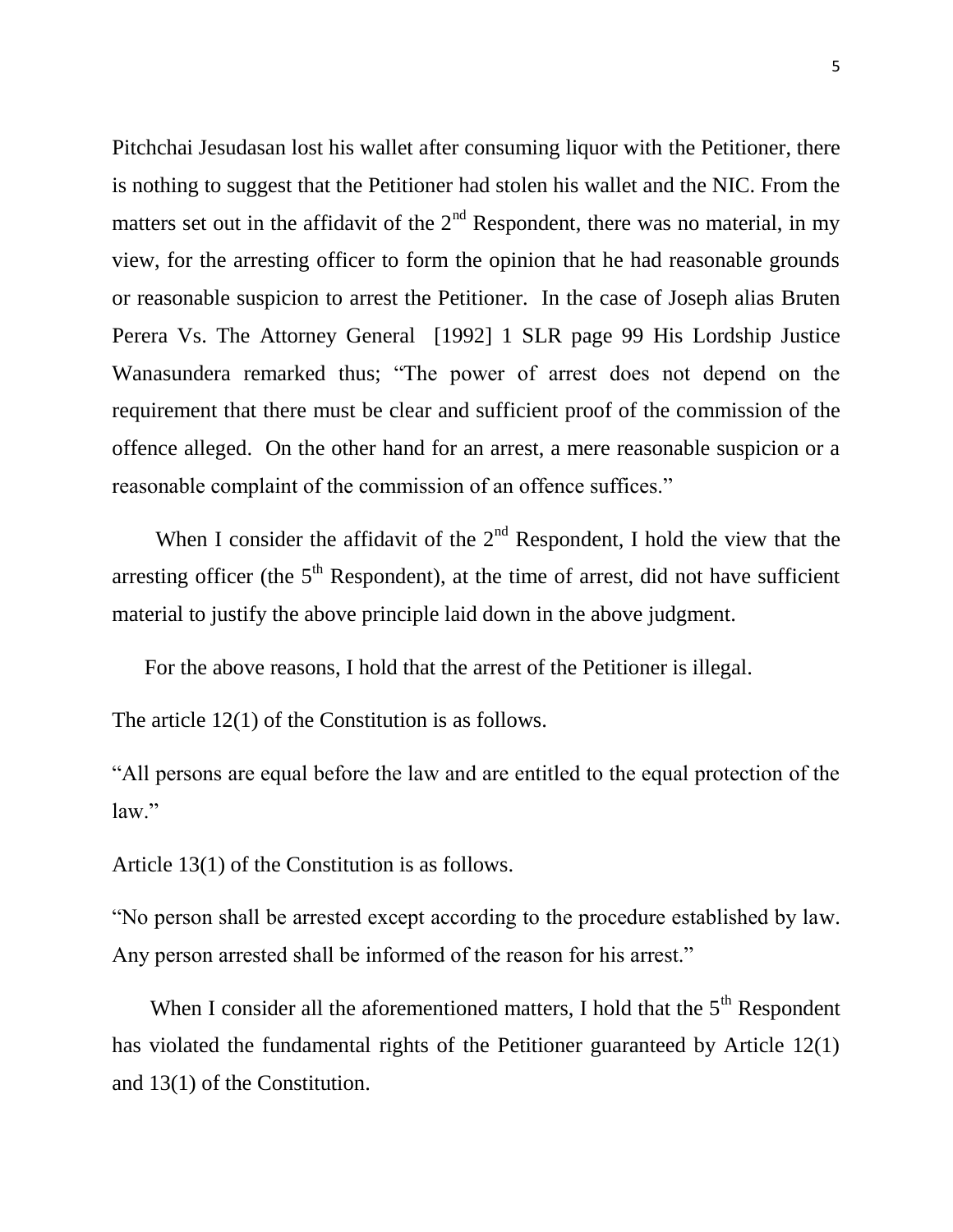The next question that must be considered is whether the fundamental rights of the Petitioner had been violated when the Petitioner was detained after the arrest. The Detention order dated  $27.2.2010$  had been issued by the  $4<sup>th</sup>$  Respondent. But the  $4<sup>th</sup>$  Respondent has not filed any affidavit in this court. Did the  $2<sup>nd</sup>$  Respondent forward any report to the  $4<sup>th</sup>$  Respondent for the purpose of obtaining the detention order? The  $2<sup>nd</sup>$  Respondent in his affidavit does not attach any such report. This shows that the  $2<sup>nd</sup>$  Respondent had not forwarded any report to the  $4<sup>th</sup>$  Respondent for the purpose of obtaining the detention order. The arrest of the Petitioner was on 27.2.2010. The detention order was also issued on the same day. I have earlier held that the  $5<sup>th</sup>$  Respondent did not have reasonable grounds to arrest the Petitioner. If the 5<sup>th</sup> Respondent did not have reasonable grounds to arrest the Petitioner on 27.2.2010, there could not have been any material to issue a detention order on the same day. As I pointed out earlier there is nothing to indicate that a report had been forwarded to the  $4<sup>th</sup>$  Respondent to sign a detention order. The  $2<sup>nd</sup>$  Respondent states in his affidavit that the Petitioner was discharged on 22.8.2013 by the learned Magistrate on the advice of the Attorney General. In considering the case against the  $4<sup>th</sup>$  respondent, two factors are possible. One is that the  $2<sup>nd</sup>$  Respondent or the  $5<sup>th</sup>$  Respondent verbally made incorrect representation to the  $4<sup>th</sup>$  Respondent and persuaded him to sign the detention order or the other possibility is that the  $4<sup>th</sup>$ Respondent signed the detention order knowingly that there was no material against the Petitioner. The  $4<sup>th</sup>$  Respondent is not an investigator or a police officer. He is only an additional secretary attached to the Ministry of Defence. It is difficult to think that he, knowingly that there was no material against the Petitioner, signed the detention order. When I consider all these matters, I feel that it is not proper for me to find the  $4<sup>th</sup>$  Respondent guilty for violating the fundamental rights of the Petitioner.